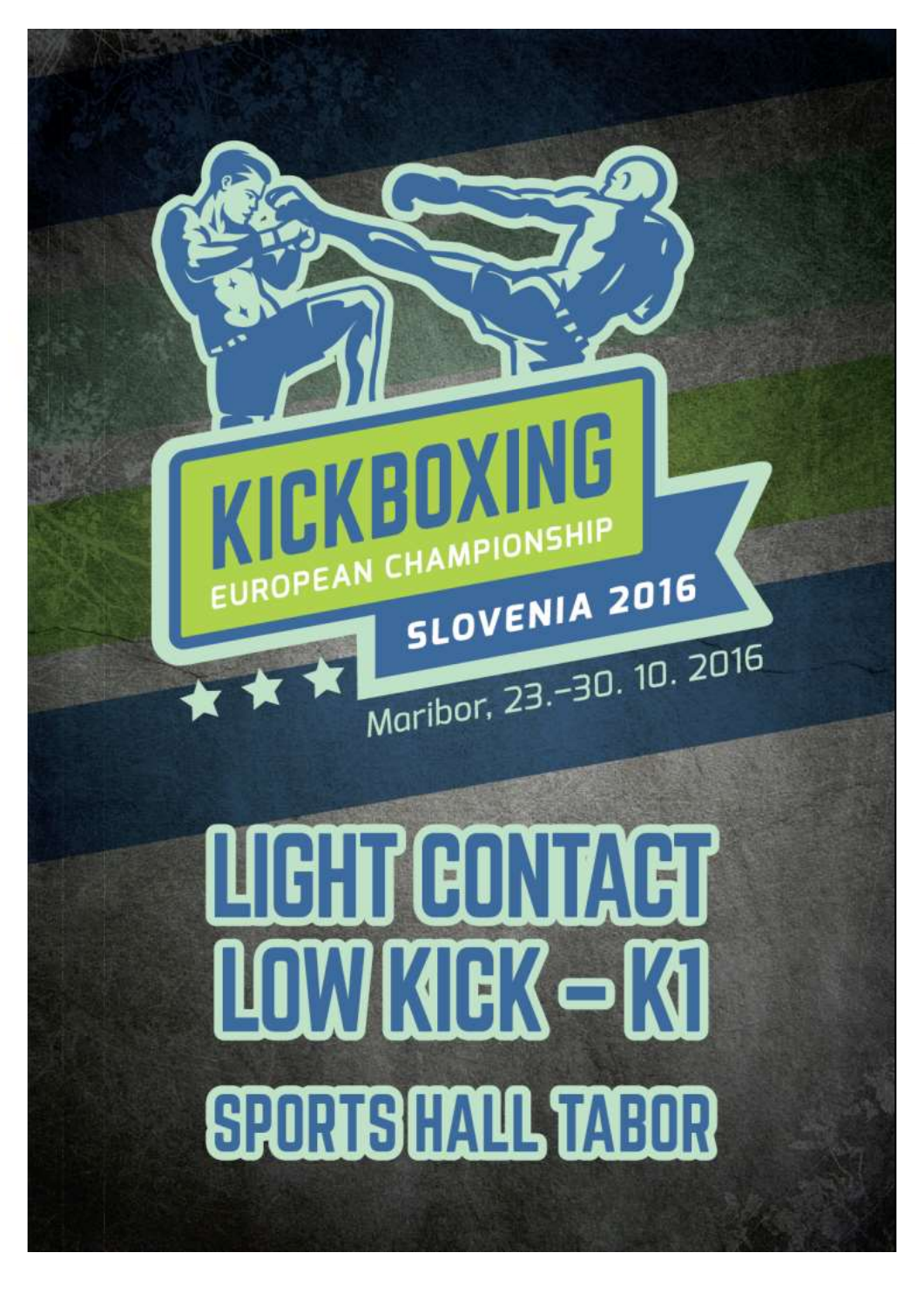

#### **EUROPEAN CHAMPIONSHIPS 2016 MARIBOR** (LIGHT CONTACT – LOW KICK – K1)

Preșident of organizing committee: Tomaž BARADA Gsm: +386 41 679 105 **E-mail:** [info.kickboxingmaribor2016@gmail.com](mailto:info.kickboxingmaribor2016@gmail.com) **Web**[: www.kickboxing-maribor2016.eu](http://www.kickboxing-maribor2016.eu/)



## **OFFICIAL INVITATION TO ALL WAKO MEMBERS**

## **THEIR ADDRESSES**



## **Dear friends in WAKO**

We are pleased to be able to officially invite you and your national teams, to the WAKO European Championships in Light Contact, Low kick and K1 rules, which will take place from the 22th to 30th of October in Maribor, Slovenia.

I hope all of you will attend in as large a number as possible!

The European Championship in Maribor is an event, which will improve our reputation in the world of sports, because we continue to build our integrity in segments through Europe and

the world.

It is also the most important event in this year for our K1 rules athletes since it is qualifiying event for IWGA World Games which will be held in Wroclaw, Poland next year. Only the best athletes from all around the Europe will confirm their participation on IWGA World Games by winning one of first three places on WAKO European Championship in Maribor. WAKO is held in high regards in the world of sports.

Despite the economic and political crisis that is still being felt on all continents. There is no question our European activity is simply unbelievable, the activiy in Europe is greater than the activity in all other continents in WAKO put together. Each year our number of competitors are increasing above expectations and the quality of competitors improves year upon year.

WAKO Europe is strong, but we must get stronger in the future for our fighters, our officials and our sport.

So let us make Maribor our next goal, where we will show that we are top of the world in numbers and in organisational quality within WAKO.

Ladies and Gentlemen, thank you again for your support, for your passion and love to our sport. It will be a great honour to meet you in Maribor!

> Mr. Roy Baker WAKO Europe First vice-president and Acting President









WORLD ANTI-DOPING AGENCY

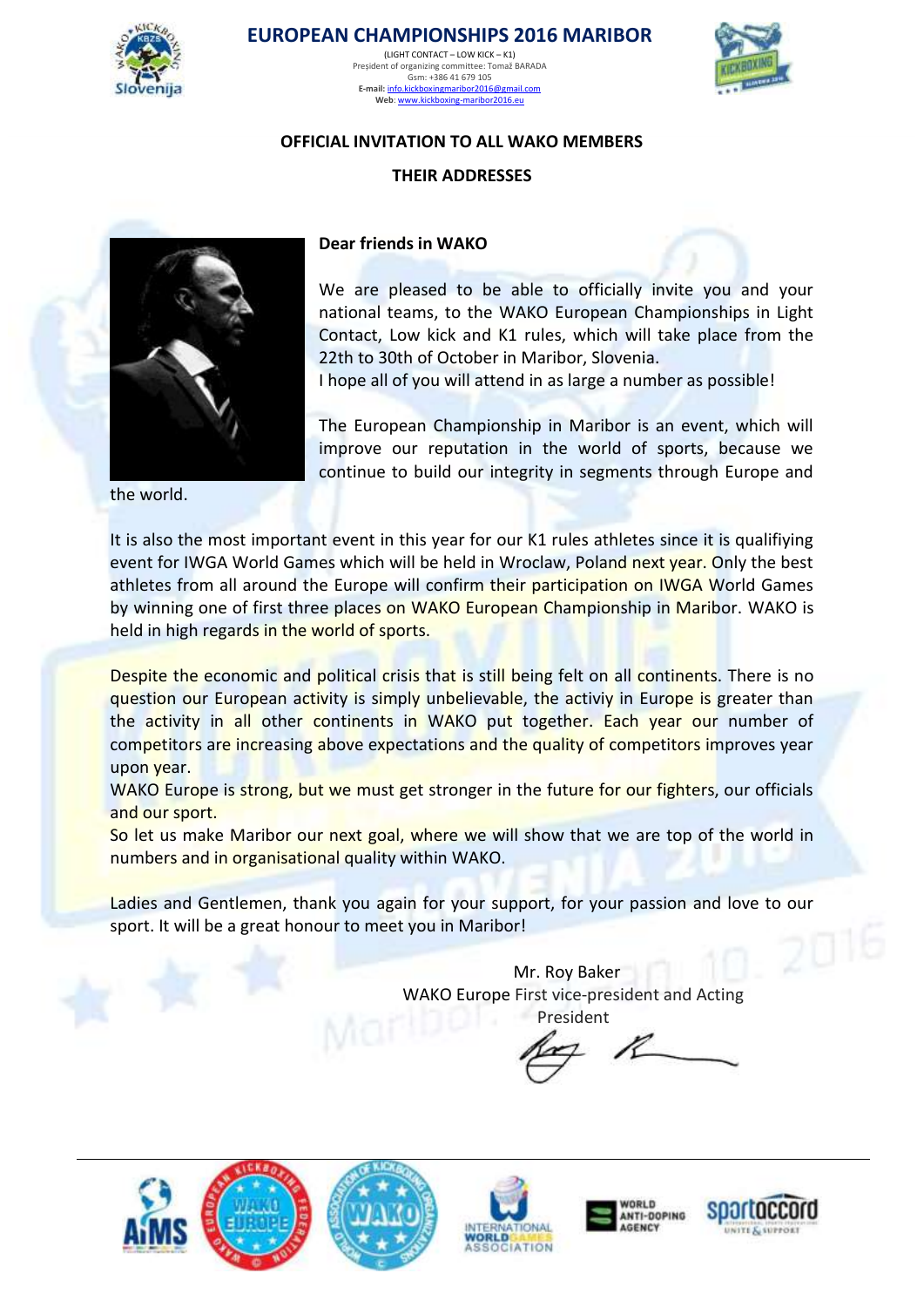







Dear WAKO friends,

On behalf of the WAKO IF, it is my pleasure and great honor to invite you and your team to take part in WAKO European Championships in K1 rules, Low kick and Light contact, which will be held in Maribor, Slovenia, from October 22nd to October 30th, 2016.

WAKO Slovenia leaded by Mr. Vladimir Sitar and promoter Mr. Tomaž Barada, Vice President of Slovenian Olympic Committee, after great success in promoting WAKO European Championships for

seniors in 2014, are ready to present another great WAKO event.

This time our focus will be on qualification for IWGA World Games which will be held in Wroclaw, Poland in August next year.

WAKO European Championships will be qualifying event for our K1 athletes for their participation on IWGA World Games. Only the best will have a chance to represent their country and WAKO on this prestigious sport event.

To be presented on the best way WAKO needs its best of the best athletes to be in Wroclaw. The only way is by winning one of first three places on WAKO European Championships.

For this reason I will take chance as WAKO IF President, to call all National federations to attend WAKO European Championships with its best athletes in order to make sure that WAKO will be presented in Wroclaw as the best combat sport.

The IWGA World Games are our big goal and our big chance so we have to do our best to take it.

Martbon, 23

I look forward to seeing all of you all very soon in Maribor.

Respectfully Yours,

Prof. Borislav Pelević Ph.D. WAKO IF President

 $\overline{\phantom{a}}$  die leur







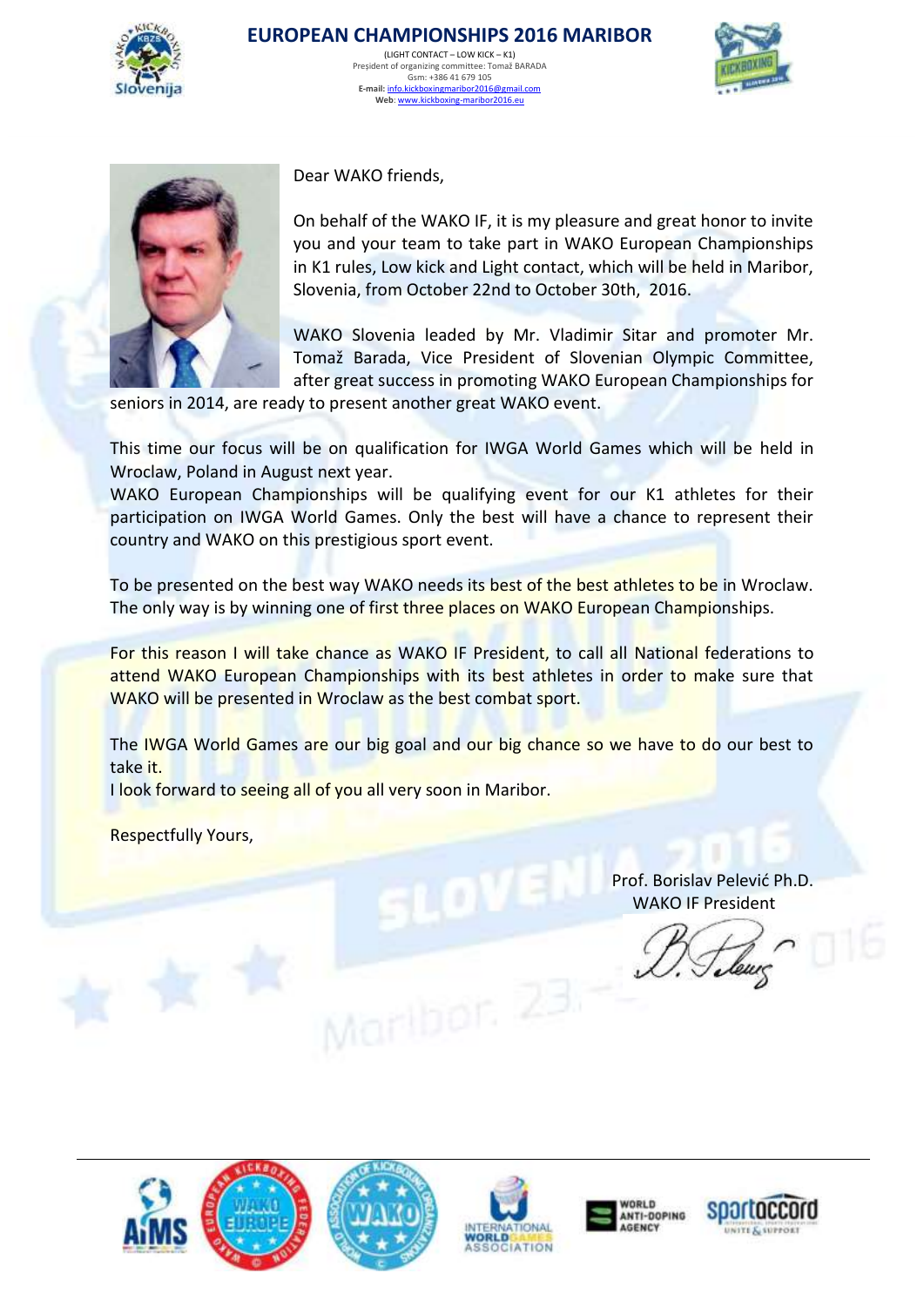







Dear WAKO friends,

In accordance to the decision of WAKO Europe, it is our pride and joy to be able to officially invite you to participate in the European Championships 2016 in Maribor, which will be held from the 22th to 30th of October 2016.

We have hosted a European Championship in 2014 and are honoured that the European capital of culture was selected to organise another important event, namely the European Kickboxing Championships, during which we will be hosting the best fighters Europe has to offer. We will make sure that the competition unfolds in the spirit of sports and fair play.

The National Organisational Committee wishes for all participants, coaches, officials, parents and friends of the beautiful sport, to feel well in our midst and most of all, we wish to everyone involved in the competition, lots of luck and unforgettable moments.



Martbon, 23 - 30, 10, 2016







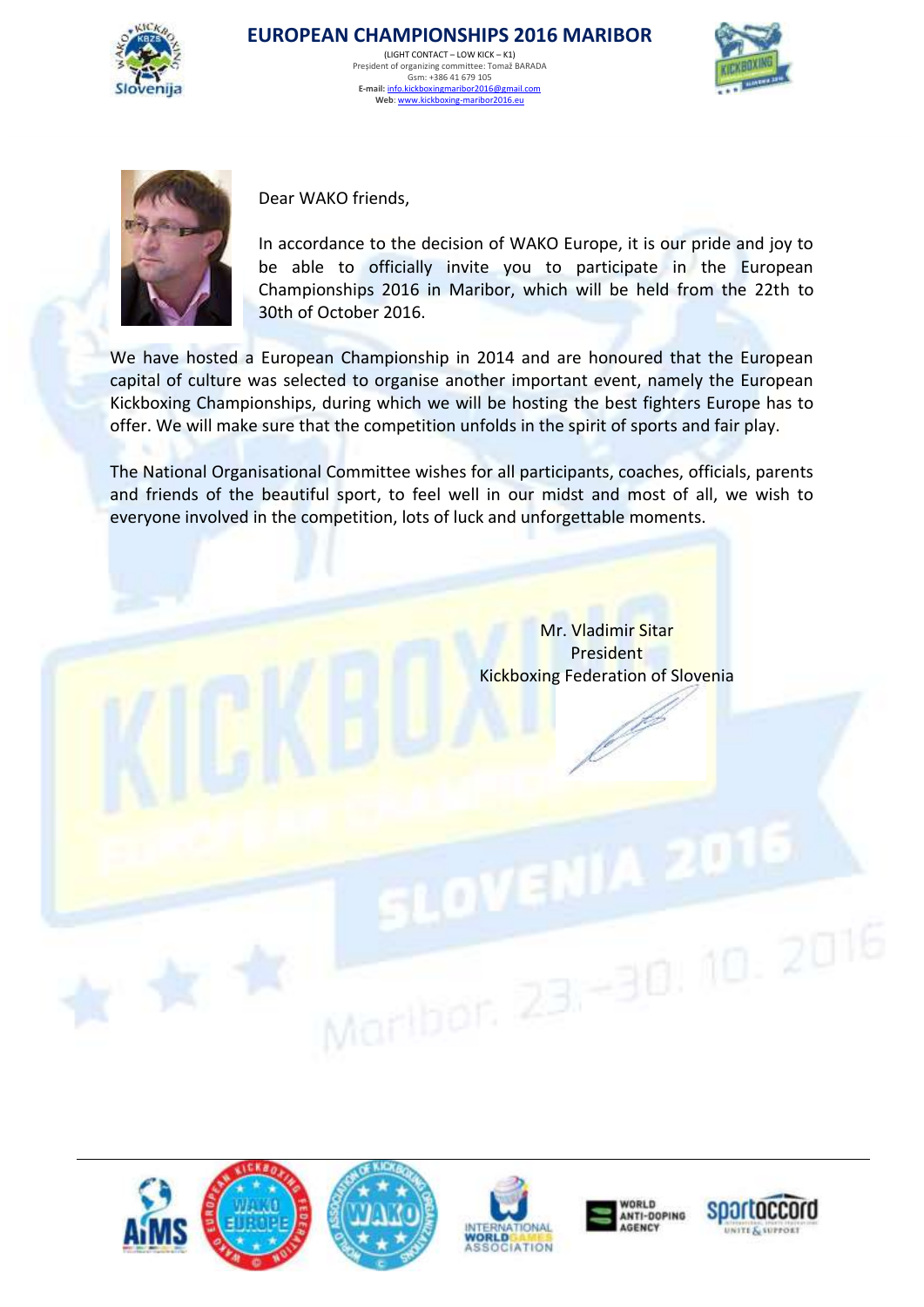



## **For more information about Maribor please look at the presentation enclosed.**

# **ORGANIZER'S INFORMATION**

|                                  | Mr. Tomaž BARADA - " Klub BV Proficio Group Hwarang"                                                    |
|----------------------------------|---------------------------------------------------------------------------------------------------------|
|                                  | Tavčarjeva 8, SI-2000 Maribor, Slovenia                                                                 |
|                                  | Tel.: +386/2-320-05-55                                                                                  |
| <b>Local Organizer Directors</b> | Mobile: +386/41-679 105                                                                                 |
|                                  | Fax: +386/3-4257912                                                                                     |
|                                  | e-mail: info.kickboxingmaribor2016@gmail.com                                                            |
|                                  | Url: http://www.kickboxing-maribor2016.eu                                                               |
|                                  | <b>Kickboxing Federation of Slovenia</b>                                                                |
|                                  | Adress: Ulica Vinka Vodopivca 39, SI-5000 Nova Gorica,                                                  |
| <b>Under support of</b>          | Tel&Fax: +386 31 330 220                                                                                |
|                                  | e-mail: kbzs@wako.si                                                                                    |
|                                  | Web: www.wako.si                                                                                        |
|                                  | Kickboxing Federation of Slovenia and organizer of the event will not be responsible for any            |
|                                  | personal injury, loss or damage to your property arising out of participation and travelling            |
|                                  | connection with these events;                                                                           |
| <b>Liability</b>                 |                                                                                                         |
|                                  | All delegations will check-in after arriving to the official hotel, where they need to present          |
| <b>Accreditations</b>            | their confirmation of the 50% prepayment and then pay the 50% for accommodation and                     |
|                                  | travel expenses. ONLY by CASH IN EURO to the organizers.                                                |
|                                  | <b>Official Hotel is:</b>                                                                               |
| <b>Official Hotels</b>           | <b>Hotel HABAKUK Maribor 4+ star</b>                                                                    |
|                                  | Pohorska ulica 39, SI-2000 Maribor, Slovenia                                                            |
|                                  | Tel.: +386 2 300 81 00                                                                                  |
|                                  | +386 2 300 81 28<br>F:                                                                                  |
|                                  | habakuk@termemb.si<br>E:                                                                                |
|                                  | W.: http://www.hotel-habakuk.si                                                                         |
|                                  | Sports Hall where this event will take place is "Dvorana Tabor",                                        |
|                                  | Koresova ulica 7, Maribor, Slovenia;                                                                    |
| <b>Sports Hall</b>               | You can check their website:                                                                            |
|                                  | http://www.sportni-objekti-maribor.si/dvorana tabor 1.html                                              |
|                                  |                                                                                                         |
|                                  | All Athletes registration must be done online at: www.sportdata.org                                     |
| <b>Registration Online</b>       |                                                                                                         |
|                                  | Appendixes 1 and 2 must be sent to the organizing committee at:                                         |
|                                  | infinfo.kickboxingmaribor2016@gmail.com                                                                 |
|                                  | Online Registration CLOSES 10 <sup>st</sup> October. No registrations will be accepted after this date. |
|                                  | If you forgot your Contry LOG IN and PASSWORD please contact:                                           |
|                                  | Mrs Barbara Falsoni - barbaraf@wakoweb.com                                                              |
|                                  | WAKO HQ shall receive an entry fee for each competitor:                                                 |
| <b>Entry Fee</b>                 | Euro 60,00 per person                                                                                   |
|                                  | The total entry fee can be paid on the spot by the chief of delegation to the WAKO HQ                   |
|                                  | authorized person in Euro cash at the moment of the accreditation.                                      |









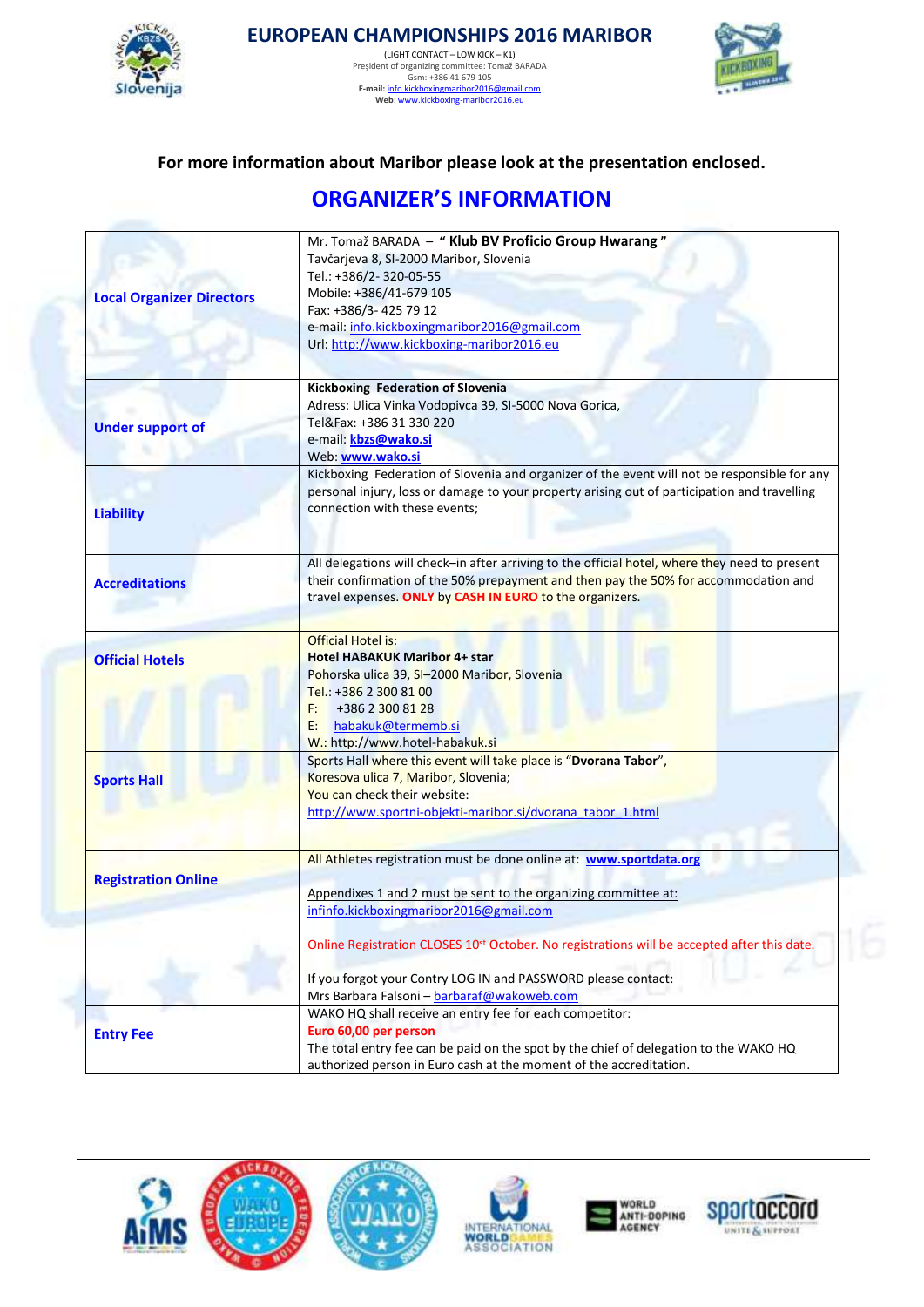



# **1. ARRIVAL DATE AND MEETING POINT**

All participating countries should arrive to Maribor no later than on October 23<sup>nd</sup> 2016 no letter than 4.00 pm. Of course all teams are welcome to arrive before this date.

**The meeting point for accreditation and all payments will be in Hotel HABAKUK** Hotel is situated in a beautiful natural setting beneath the wooded Pohorje plateau in Slovenia. It offers comfortable rooms, wellness & spa centre, congress centre, restaurants & bars as well as many recreation possibilities – cycling, horse riding, hiking, golf etcAddress:

### Hotel Habakuk Maribor **Pohorska ulica 39, SI–2000 Maribor, Slovenia**



**GPS - coordinates** 

**46.53320 - 15.60110**

Each country is responsible for its own expenses while attending the Championships and the expenses made by their team members.

# **2. INSURANCE**

The Organising Committee or WAKO Europe and its agents and officials of the WAKO European Championships 2016 will not be financially responsible for possible injuries caused during the competition. All competitors must have full insurance coverage from their own organization / country.

# **3. ACCOMMODATION**

The participants will be accommodated in Hotels of different qualities. Packages include:

Half board per person for the selected package

Guests of the Hotel 4<sup>+</sup> Star Deluxe: have a free entrance to the Wellness-Spa Centre Habakuk.





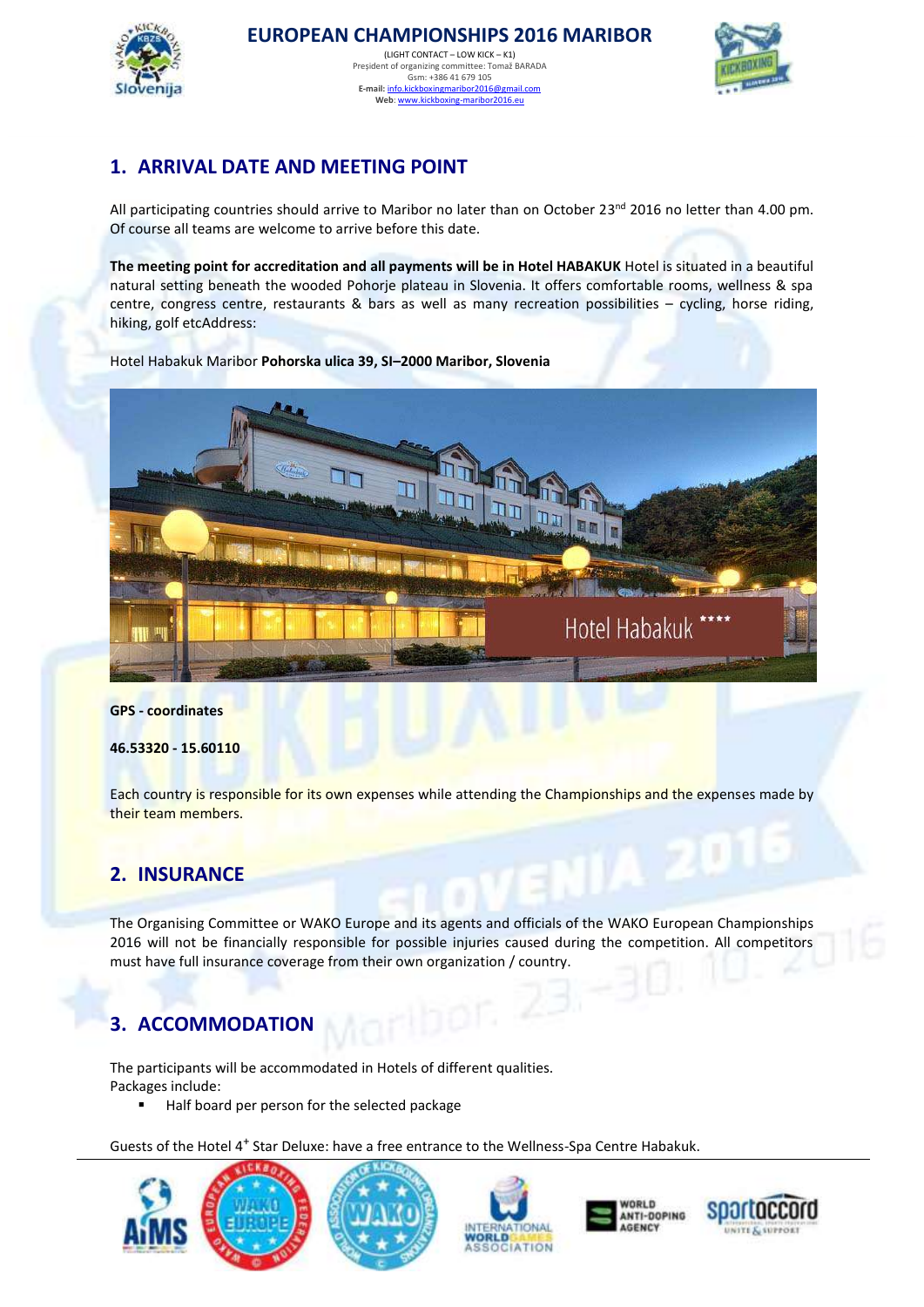



Hotel services start on the day of arrival with a dinner and end with a breakfast on the day of departure.

Because we have a limited number of single rooms, we ask that you turn to the organiser in time for coordination with the Hotels.

## **HOTEL – 4 <sup>+</sup> Stars DELUXE:**

- Single Room 130 euro/person/night;
- Double Room 110 euro/person/night

 **\* Note: Prices include HALF BOARD and transportation from hotel to sports hall and back;**

#### **HOTEL – 4 Stars:**

- Single Room 95 euro/person/night;
- Double Room 75 euro/person/night;

 **\* Note: Prices include HALF BOARD and transportation from hotel to sports hall and back;**

#### **HOTEL – 3 Stars:**

- Single Room 85 euro/person/night;
- Double Room 65 euro/person/night;

 **\* Note: Prices include HALF BOARD and transportation from hotel to sports hall and back;**

### **3.1 Accommodation Reservations:**

To make a successful booking for a Hotel please follow these steps:

#### **Step one:**

Fill out and send back to the Organising Committee's e-mail: [bookingkbmb2016@gmail.com](mailto:bookingkbmb2016@gmail.com) the '**Accommodation form**' APPENDIX N.5. After this the Organising Committee will contact the responsible person in each country to confirm the preliminary booking.

#### **Very important!**

The 'Accommodation form' must reach the organising committee at the latest on **September 15th 2016**. After this date the organiser cannot guarantee places in the hotel or the above mentioned prices.

#### **Step two:**

After your accommodation is confirmed, you need to pay 50% of the entire sum in advance, to the following bank account:  $\frac{1}{100}$ , 23–30. 10. 2016

#### BANK INFORMATION:

SKB BANKA d.d. Ajdovščina 4 SI-1513 LJUBLJANA, **SLOVENIA** SWIFT / BIC kode**: SKBASI2X**

ACCOUNT OWNER INFORMATION:

### IBAN: **SI56 0313 2100 0215 584**





WORLD ANTI-DOPING AGENCY

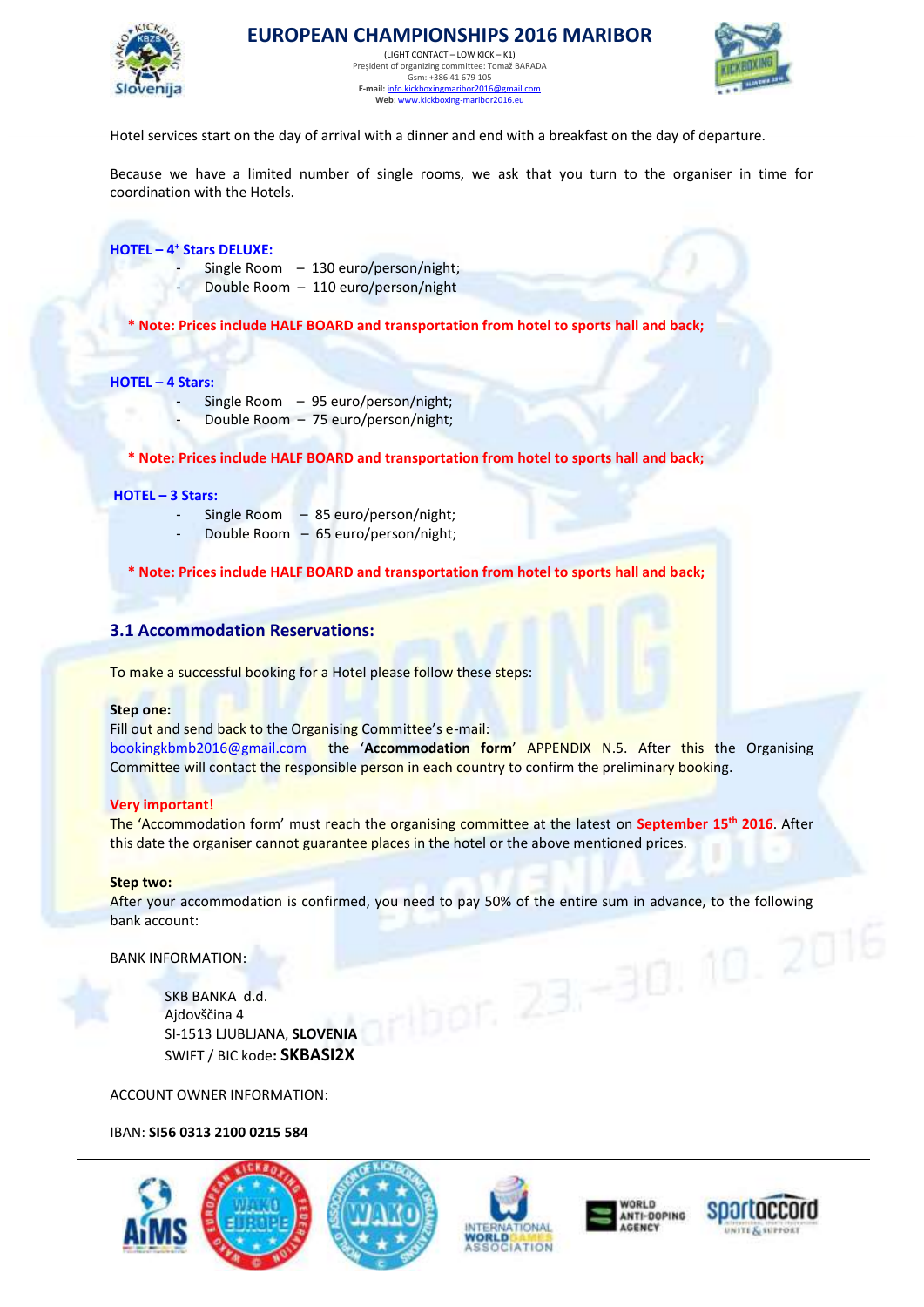

(LIGHT CONTACT – LOW KICK – K1) ent of organizing committee: Tomaž BARADA Gsm: +386 41 679 105 **E-mail:** [info.kickboxingmaribor2016@gmail.com](mailto:info.kickboxingmaribor2016@gmail.com) **Web: www.kickboxing** 



 **Klub BV Proficio Group Hwarang Tavčarjeva ulica 8 SI-2000 MARIBOR, SLOVENIA** SWIFT / BIC kode: **SKBASI2X**

Please take note, that the reservation will not be officially accepted, until the payment is made and the money has arrive to the organisers account.

### **Step three:**

After the organiser receives the advance, they will inform the person responsible and confirm the reservation of accommodation. The 50% difference needs to be paid in cash on the day of accreditation, directly to the organisational committee.

#### **Making changes to the reservation:**

Up to and including the 20<sup>th</sup> of September 2016, it is possible to make minor alterations in your reservation and any changes in cost will be dealt with during accreditation. After this date, it will be impossible to make any changes.

### **Attention!**

All participating countries need to manage their accommodation over the organising committee. In case this rule is ignored, the country in question will not be allowed to participate on the championships.

All accommodation forms and possible changes, need to be sent to the organising committee at: [bookingkbmb2016@gmail.com](mailto:bookingkbmb2016@gmail.com) or by fax: + 386 3 425 79 12.

## **4. VISA**

The organising board has notified the Slovenian embassies and consulates about the European championship. If you require a visa you must turn to the Slovenian embassy or consulate in your country. In case any issues arise turn to the organising board. To easily check which countries require a visa for Slovenia and which do not, please visit the Ministry Of Internal Affairs web site, where you will find all the necessary information about visas: [http://www.mzz.gov.si/en/travel\\_and\\_visa\\_information/visa\\_information/](http://www.mzz.gov.si/en/travel_and_visa_information/visa_information/)

Fill out and send back to the Organising Committee's '**APPLICATION FORM FOR VISA REQUEST**' **APPENDIX N.4** via e-mail[: info.kickboxingmaribor2016@gmail.com](mailto:info.kickboxingmaribor2016@gmail.com) **or Fax: +386 3 425 79 12.**

More about visas can also be found on the organisers official web site.

# **5. WAKO EUROPE ORGANISING COMMITTEE**

- 1. Roy Baker (Tec. Director) Treland [roy.baker@airtricity.com](mailto:roy.baker@airtricity.com)
- 
- 
- 
- 
- 

2. Nicola Traina **International Community** Italy *[nicola.traina@vodafone.it](mailto:nicola.traina@vodafone.it)* 3. Giorgio Lico **Italy Italy** [giorgiolico@libero.it](mailto:giorgiolico@libero.it) 4. Srdjan Bugarcic Serbia [bugarcics@ikomline.net](mailto:bugarcics@ikomline.net) 5. Romeo Desa Croatia [romeo.desa@ri.t-com.hr](mailto:romeo.desa@ri.t-com.hr) 6. Alexander Engelhardt Holland [alexander.engelhardt@wakonederland.nl](mailto:alexander.engelhardt@wakonederland.nl)









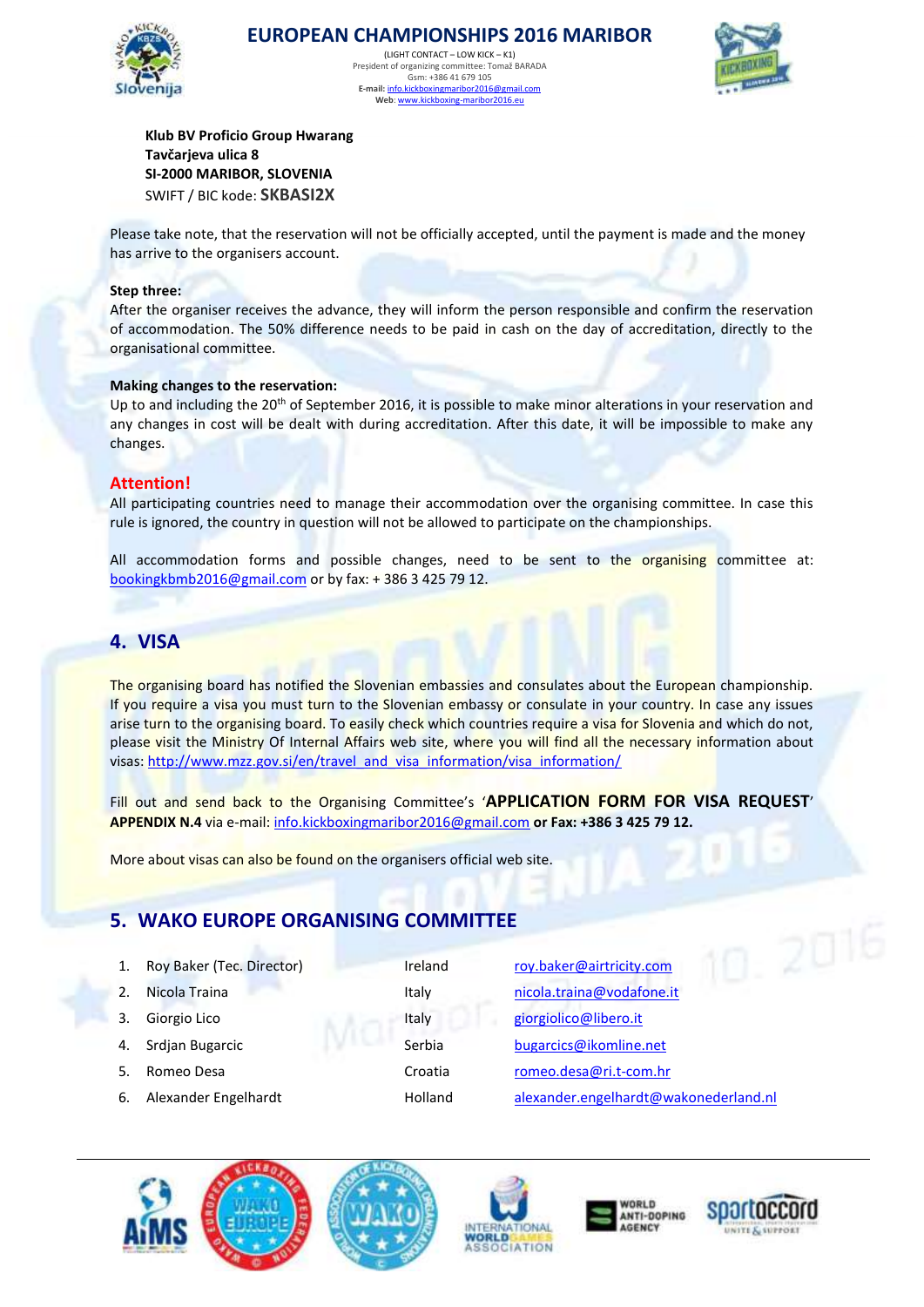

**E-mail:** [info.kickboxingmaribor2016@gmail.com](mailto:info.kickboxingmaribor2016@gmail.com)

ribor2016.eu



# **6. HOW TO GET TO MARIBOR**

## **GRAZ AIRPORT**

Maribor is located only 70 kilometres from Graz Airport (Austria). Teams arriving by airplane to Graz Airport can find more information on the web site: [http://www.flughafen](http://www.flughafen-graz.at/home/index.en.php?change_language=English)[graz.at/home/index.en.php?change\\_language=English](http://www.flughafen-graz.at/home/index.en.php?change_language=English)

### **VIENNA AIRPORT**

Maribor is located 255 kilometres away from Vienna Airport (Austria). Teams arriving by airplane to the Vienna Airport can find more information on the web site: [http://www.viennaairport.com](http://www.viennaairport.com/)

### **LJUBLJANA AIRPORT**

Ljubljana Airport is located 125 kilometres from Maribor. Teams arriving by airplane to the Ljubljana Airport can find more information about flights on the web site:<http://www.lju-airport.si/eng>

#### **TRIESTE AIRPORT**

Trieste Airport, Italy is located 216 kilometres from Maribor. Teams arriving by airplane to the Trieste Airport can find more information about flights on the web site:<http://www.aeroporto.fvg.it/si/home/index.htm>

### **VENICE AIRPORT**

Venice Airport, Italy is located 366 kilometres from Maribor. Teams arriving by airplane to the Venice Airport can find more information about flights on the web site:<http://www.initalia.it/>

#### **ZAGREB AIRPORT**

Zagreb Airport, Croatia is located 113 kilometres from Maribor. Teams arriving by airplane to the Zagreb Airport can find more information about flights on the web site:<http://www.zagreb-airport.hr/>

# **7. TRANSPORTATION**

For everyone arriving by plane, we can arrange a transfer from the airport to Maribor and back.

For all additional information regarding the details of transportation and prices contact the organising board. Fill out and send back to the Organising Committee's '**Transfer form**' **APPENDIX N.6** via e-mail: [info.kickboxingmaribor2016@gmail.com](mailto:info.kickboxingmaribor2016@gmail.com) **or Fax: +386 3 425 79 12.**

#### **Transportation by car/bus**

There are no problems for travelling by car/bus; the roads in Slovenia are modern and comfortable for travel. Please note the use of mandatory vignettes, which you can buy at entrance gas stations at these prices:

Maribon 2











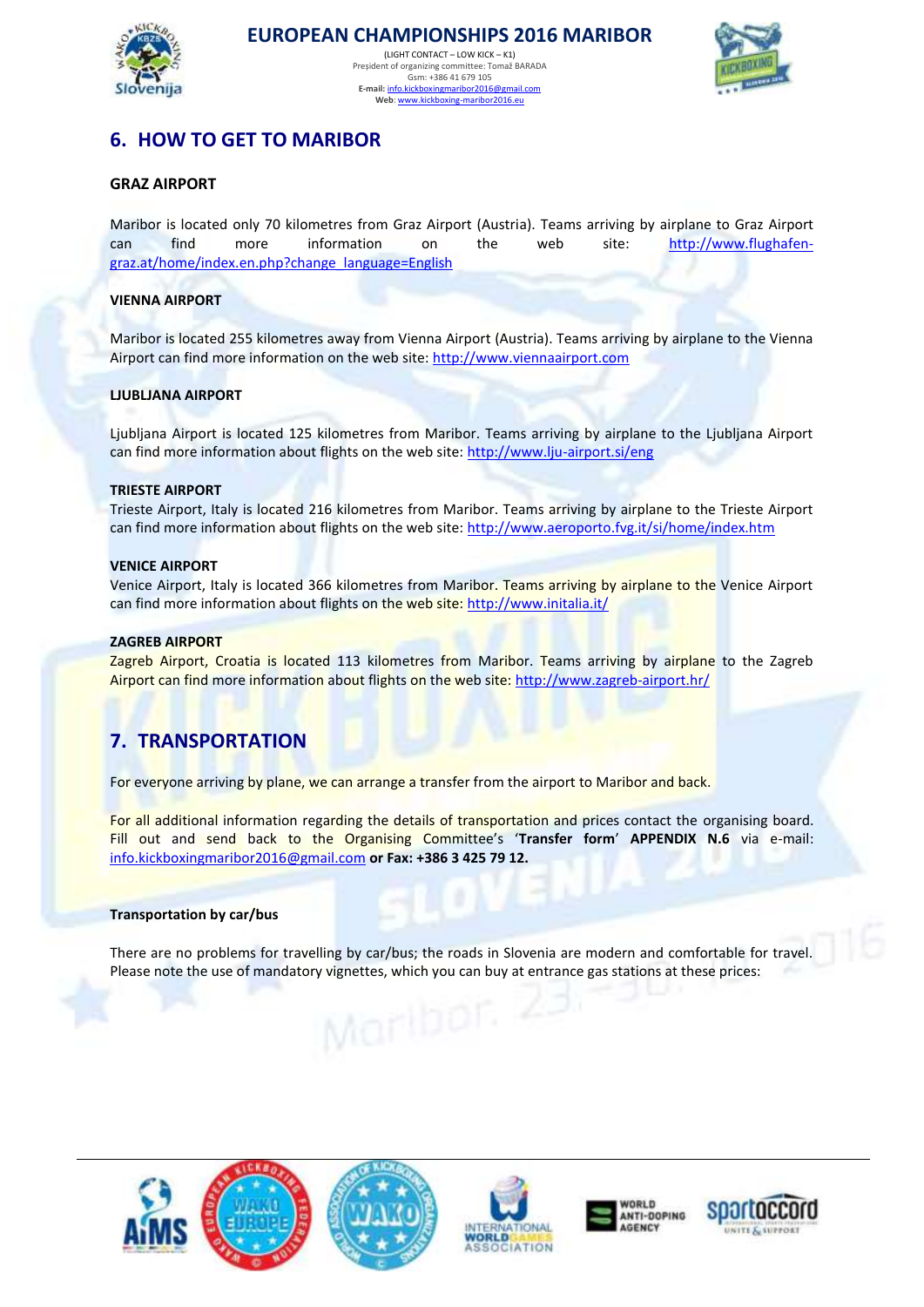| Slovenija                              | <b>EUROPEAN CHAMPIONSHIPS 2016 MARIBOR</b><br>(LIGHT CONTACT - LOW KICK - K1)<br>President of organizing committee: Tomaž BARADA<br>Gsm: +386 41 679 105<br>E-mail: info.kickboxingmaribor2016@gmail.com<br>Web: www.kickboxing-maribor2016.eu |                                                                                                                                                                                            |
|----------------------------------------|------------------------------------------------------------------------------------------------------------------------------------------------------------------------------------------------------------------------------------------------|--------------------------------------------------------------------------------------------------------------------------------------------------------------------------------------------|
| <b>VIGNETTE</b><br>toll class:         | VIGNETTE 2A                                                                                                                                                                                                                                    | VIGNETTE 2B                                                                                                                                                                                |
| <b>GYO</b><br>One-track motor vehicles | Caravans and two-track motor vehicles with<br>vehicle height above front axis up to 1.30<br>m and the maximum authorised mass not<br>exceeding 3.500 kg, with a trailer or without.                                                            | $\geq 1.3$ m<br>Two-track motor vehicles with vehicle<br>height above front axis 1.30 m or more and<br>the maximum authorised mass not exceed-<br>ing 3.500 kg, with a trailer or without. |

| Toll class 1       | Price with VAT |
|--------------------|----------------|
| Yearly vignette    | 55.00 EUR      |
| Half-year vignette | 30.00 EUR      |
| Weekly vignette    | 7.50 EUR       |
|                    |                |
| Toll class 2A      | Price with VAT |
| Yearly vignette    | 110.00 EUR     |
| Monthly vignette   | 30.00 EUR      |
| Weekly vignette    | 15.00 EUR      |
|                    |                |
| Toll class 2B      | Price with VAT |
| Yearly vignette    | 220.00 EUR     |
| Monthly vignette   | 80.00 EUR      |
| Weekly vignette    | 40.00 EUR      |

Please pay extra attention to speed limits because the fines in Slovenia are very high and the speed limits are: **Car**

- Settlement: 50 km/h
- Regional road: 90 km/h
- Expressway: 100 km/h
- Highway: 130 km/h
- **Bus**
	- Settlement: 50 km/h
	- Regional road: 80 km/h
	- Expressway: 80 km/h
	- Highway: 80 km/h







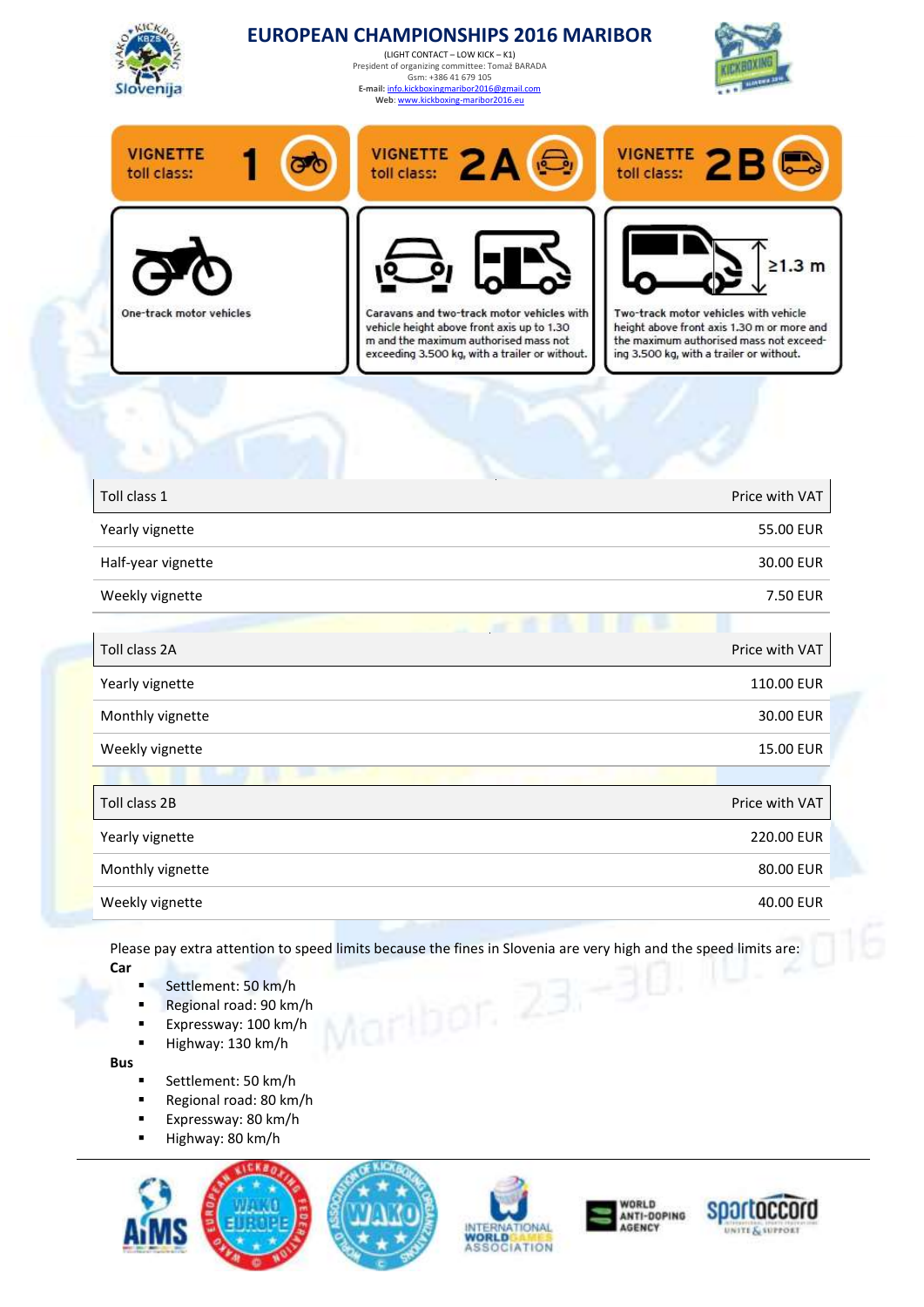

**EUROPEAN CHAMPIONSHIPS 2016 MARIBOR**

(LIGHT CONTACT – LOW KICK – K1) ent of organizing committee: Tomaž BARADA Gsm: +386 41 679 105 **E-mail:** [info.kickboxingmaribor2016@gmail.com](mailto:info.kickboxingmaribor2016@gmail.com) **Web**[: www.kickboxing-maribor2016.eu](http://www.kickboxing-maribor2016.eu/)



In Slovenia it is also mandatory to:

- Use lights during daytime;
- Use seatbelts on all seats where seatbelts are installed;
- Use of proper motorcycle helmet for drivers and passengers on motorcycles;
- Use of fog lamps is allowed only if the visibility is reduced by more then 50%.

#### **Degree of alcohol in blood**

Drivers of the A and B category can have a maximum of 0,5 grams of alcohol per kilogram in their blood, conditioned that they do not display drunken behaviour at lower values of alcohol.

For more traffic information visit the organisers web site.

# **8. ANTI-DOPING CONTROL**

It is strictly forbidden to take any illegal stimulants that are against the rules of the WAKO Anti-doping regulations.

The WAKO will have anti-doping tests on randomly chosen winners. Each athlete found positive by the test will be sanctioned according to the WAKO General Rules Anti-doping regulations.

# **9. FLAG AND NATIONAL ANTHEM**

Each participating country must bring 2 (two) flags, size 90 x 130 cm and a CD with their national anthem. The flag and CD are handed in at registration and will be returned to each participant after the competition.

# **10. OFFICIAL PROGRAM**

# *22th October - 30th October 2016*

*In case of need, this schedule can be subject to changes from the organizers*

## **Saturday 22th of October:**

- Arrival of all delegations
- 2pm 8pm Registration, Payment and Hotel Check- Weight Control Medical Check in at Official Hotel "Habakuk Maribor" Pohorska ulica 39, SI–2000 Maribor, Slovenia. (Srdjan Bugarcic / Romeo Desa)

## **Sunday 23th of October:**

- Arrival of all delegations
- 2pm 8pm Registration, Payment and Hotel Check- Weight Control Medical Check in at Official Hotel "Habakuk Maribor" Pohorska ulica 39, SI–2000 Maribor, Slovenia. (Srdjan Bugarcic / Romeo Desa)

### ( Registration will strictley close at 8pm)

- 8pm – 10pm WAKO Europe Board Of Directors meeting *(Roy Baker)*













 $0.10.201$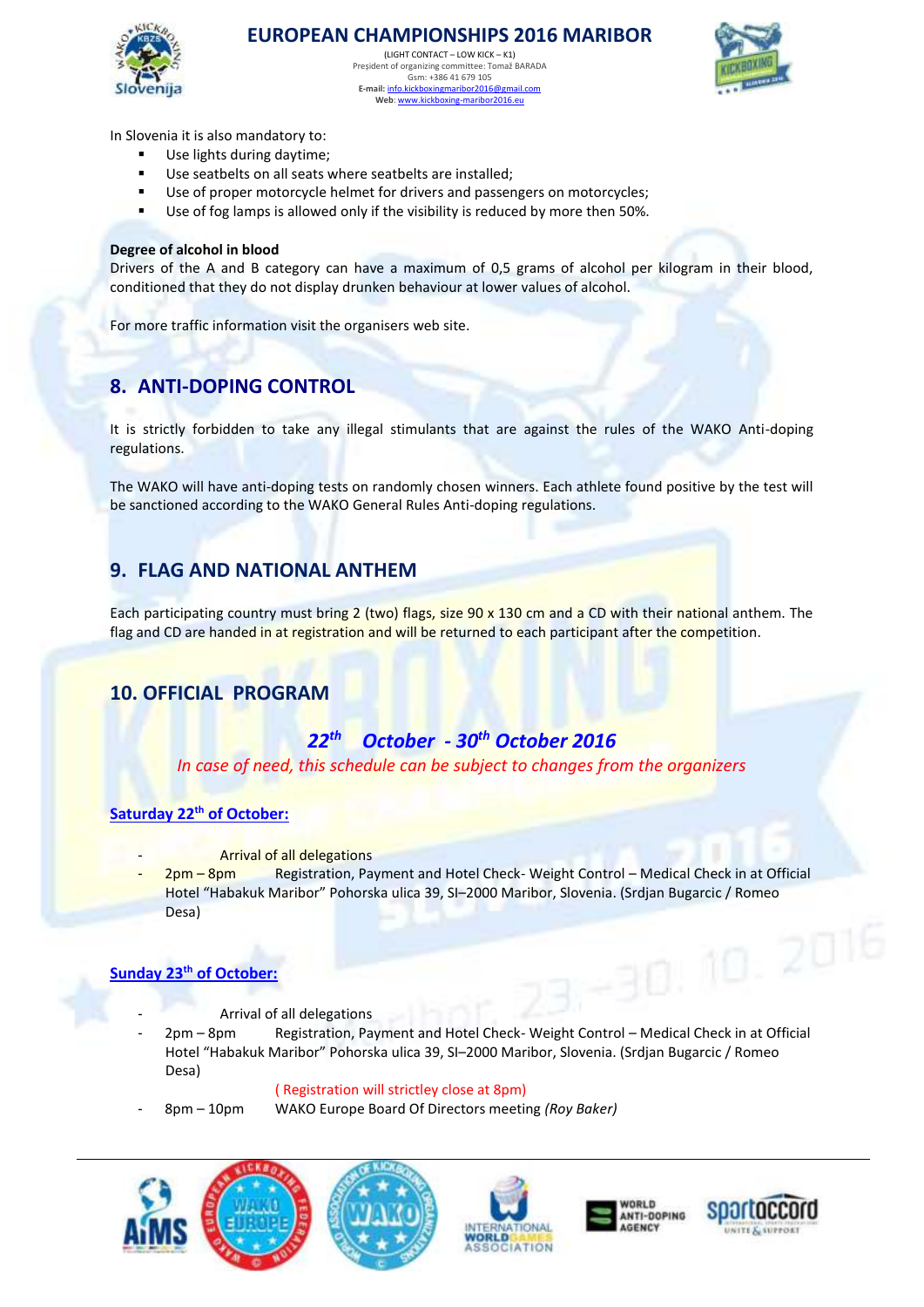

# **EUROPEAN CHAMPIONSHIPS 2016 MARIBOR**

(LIGHT CONTACT – LOW KICK – K1) ent of organizing committee: Tomaž BARADA Gsm: +386 41 679 105 **E-mail:** [info.kickboxingmaribor2016@gmail.com](mailto:info.kickboxingmaribor2016@gmail.com) **Web**[: www.kickboxing-maribor2016.eu](http://www.kickboxing-maribor2016.eu/)



- 11pm Team Listings placed on WAKO Web (notification of any error in athletes names, weight class or discippline MUST be send ny mail to Alexander Engelhardt on: [alexander.engelhardt@wakonederland.nl](mailto:alexander.engelhardt@wakonederland.nl) by 10am next day)
- ( NO changes accepted beyond this time)

## **Monday 24th of October:**

|                          | $10am - 12$       | <b>WAKO Europe General Assembley</b>                   |
|--------------------------|-------------------|--------------------------------------------------------|
|                          | $12 - 2pm$        | WAKO Europe Referee seminar (tatami sports)            |
|                          | $2pm-4pm$         | WAKO Europe Referee seminar (ring sports)              |
| $\overline{\phantom{a}}$ | $2pm-3pm$         | WAKO Europe Fair pay and ethics (athletes)             |
| ÷,                       | $3pm - 4.30pm$    | <b>WAKO Europe Anti doping (athletes)</b>              |
| $\overline{\phantom{a}}$ | $4.30pm - 5.30pm$ | Coach meeting                                          |
| $\overline{\phantom{a}}$ | $5.30pm - 6pm$    | Official drawing                                       |
|                          | $6pm - 7pm$       | WAKO Europe athletes committee meeting (Tomaž Barada)  |
|                          | $7$ pm – $8$ pm   | WAKO Europe media committee meeting (Per Ringsby)      |
|                          | 8pm               | WAKO Europe medical committee meeting (Dr Zoltan Pall) |
|                          | 8pm               | <b>WAKO Europe Board Dinner</b>                        |
|                          |                   |                                                        |

## **Tuesday 25th of October:**

- 11am 12 Official Opening Ceremony of "Wako European Championships 2016 "Sport Hall" Dvorana TABOR, Maribor;
- 13pm-19pm Qualifications;
- 20pm Banquet for Wako Presidents" at Hotel CITY;

## **Wendesday 26th of October:**

10am - 19pm Qualifications at "Sport Hall" Dvorana TABOR;

## **Thursday 27th of October:**

- 10.00 – 19.00 Qualifications continue from ("Sport Hall" Dvorana TABOR);

## **Friday 28 th of October:**

- Qualifications continue from 10.00 14.00 ("Sport Hall" Dvorana TABOR);
- First part of Finals from.
- 14:00 pm -19:00 pm; ("Sport Hall" Dvorana TABOR);

## **Saturday 29 th of October:**

- 10:00 am –15:00 pm Second part of Finals ("Sport Hall" Dvorana TABOR);;
- From 20:30 pm Party at " Barada sports Center";

**Sunday 30 th of October: Everybody is free to leave**













 $0.2016$